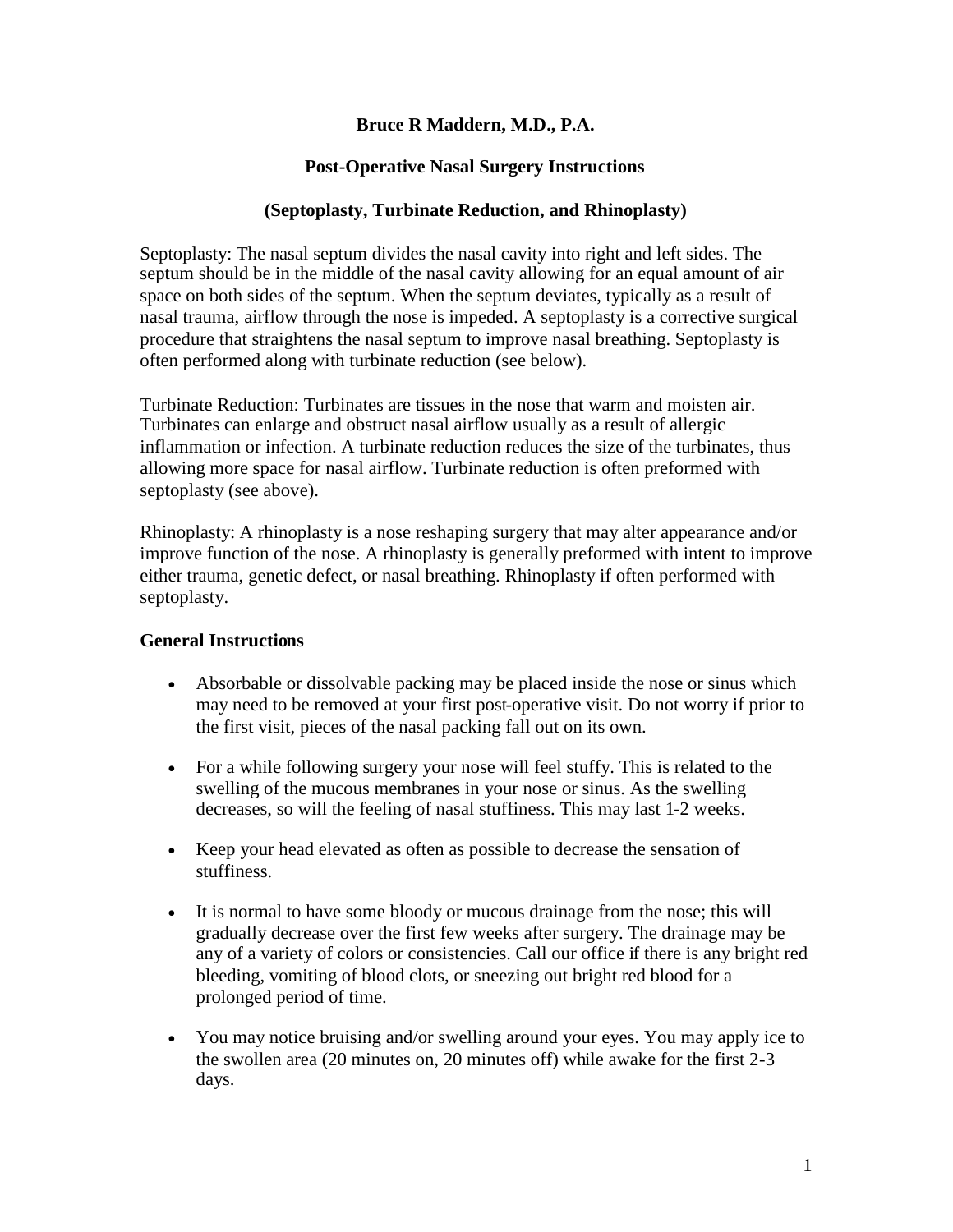- A mustache dressing may be used to collect the drainage from the nose. You may change the dressing as needed. You no longer have to use the dressing when the nasal drainage stops.
- Keep the front of the nose lubricated with an antibiotic ointment such as Bacitracin or Polysporin. Apply with a Q-tip to the front of the nose to the depth of the head of the Q-tip once or twice a day.
- Lightly blowing the nose is allowed. Avoid vigorous blowing for the first 1-2 weeks as heavy blowing of the nose places too much pressure on the surgical site and may cause bleeding.
- If you need to sneeze, try to sneeze through the mouth instead of the nose.
- No strenuous activity such as team sports or physical education class for a full fourteen days after surgery. Avoid bending over or heavy lifting for at least the first week following surgery. You may discuss certain light activities at your follow up appointment with us.
- For RHINOPLASTY- you will have an external nasal splint that will help keep your nose in place and prevent injury during the healing process. DO NOT remove this on your own.
- There may be stitches under the tip of the nose or in the septum. These are dissolvable.

# **Do NOT**

DO NOT blow your nose.

DO NOT sneeze with your mouth closed.

DO NOT participate in strenuous activity including physical education class, swimming, or any other sporting activities until cleared by our office.

### **Medications**

- Normal saline nasal sprays or contact lens wetting solution can be used to moisturize and irrigate the nasal passages. Administer 2 sprays/squirts to each nostril 3 to 4 times daily.
- Over the counter sprays oxymetazoline (Afrin®, Dristan®, Genasal®) or prescriptions sprays such as Astepro, Patanase, Nasonex, or Veramyst may be used. Specific instructions for spray medicine will be given to you to reduce the amount of bloody discharge and congestion.
- Antibiotics may be prescribed and specific instructions for use will be given to you.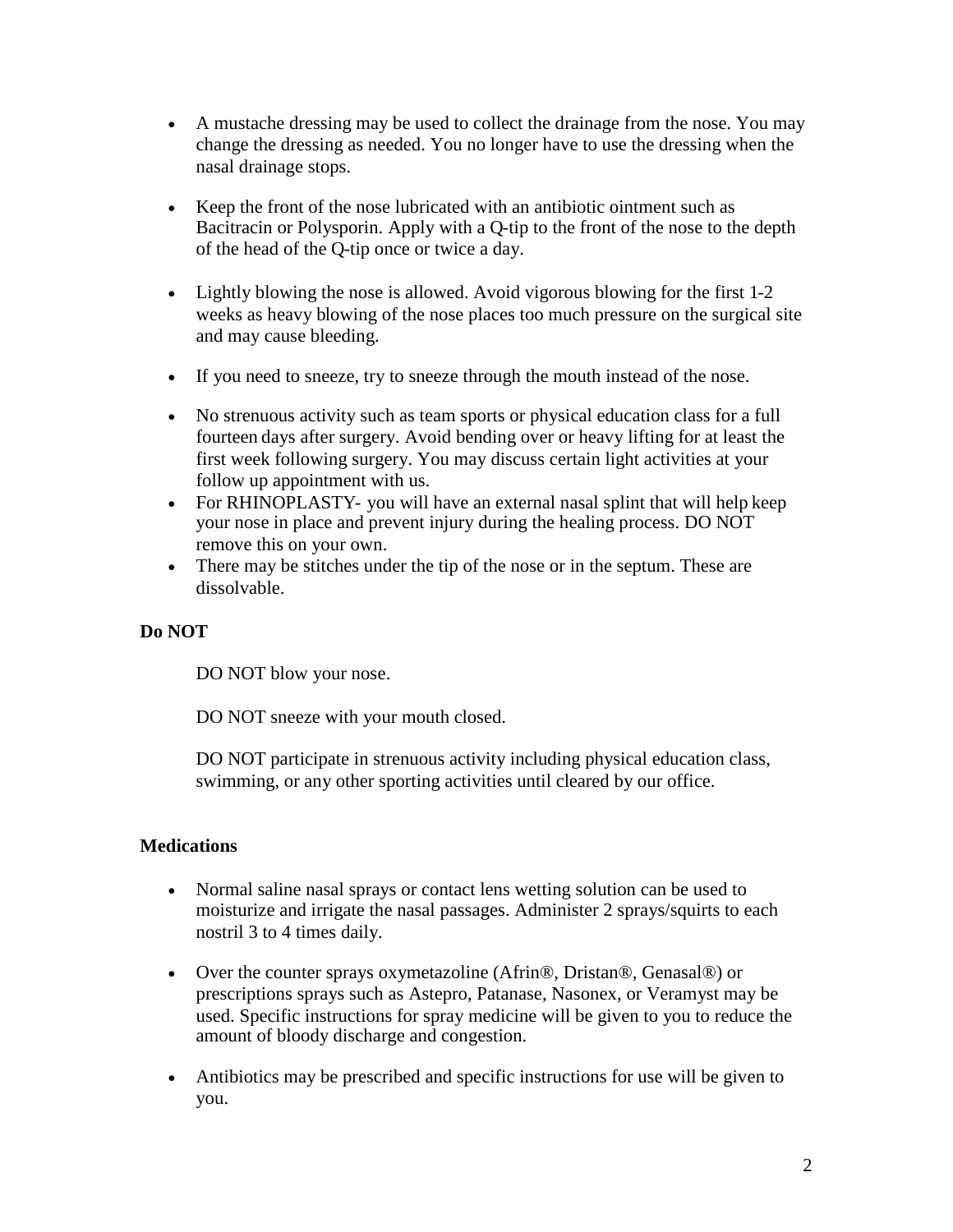- DO NOT take any ibuprofen or aspirin based products after surgery unless advised by the physician, as they increase your risk for excessive bleeding.
- Tylenol for pain or fever is acceptable.
- You may be prescribed a narcotic pain medication. Most of the time the narcotic pain medications prescribed by our office contain acetaminophen (Tylenol) so be sure not to take a dose of Tylenol at the same time as the narcotic. You may alternate between the prescribed pain medication and Tylenol as tolerated for pain control.
- A low grade temperature is considered normal following surgery. To manage a postoperative temperature drink a lot of fluid and acetaminophen (Tylenol) is acceptable. If your temperature remains above 101.5 F despite these measures, please call our office.

### **Nasal Irrigations**

- You may be instructed to begin nasal saline irrigations. This is a very important part of the recovery process. You may start nasal irrigations on the day after surgery. Nasal saline helps to decrease the crusting retained in the nasal cavity, making the healing process smoother.
- Irrigations may be performed with a bulb syringe or other commercially available systems used to clear an infant's nose, and may be purchased at the drug store.
- You can either make your own nasal saline irrigation or purchase an already made solution. Several over the counter preparations are available such as Ocean Mist®, Ayr® pump spray or a high quality contact lens saline wetting solution such as Bausch & Lomb<sup>®</sup> can be purchased to irrigate the nose. Contact lens saline solution is buffered salt water made gently for the eyes, so it is less irritating and can be used safely in the nose.
- The following recipe will assist you with making your own nasal saline irrigation solution:

### o **Makes 1 pint:**

- o Ingredients: 1 pint clean warm (not hot) water, 1 teaspoon baking soda, 1 teaspoon non-iodized table salt.
- o Mix the ingredients together and store in an air tight container. You may save the mixture for up to one week.
- You should irrigate the nose by filling the bulb syringe with the saline, and leaning over the sink with your head forward, gently flush the nasal cavity. Administer 1-2 sprays/squirts to each nostril 3 to 4 times daily. Keep the head forward to keep the fluids from running down the throat.